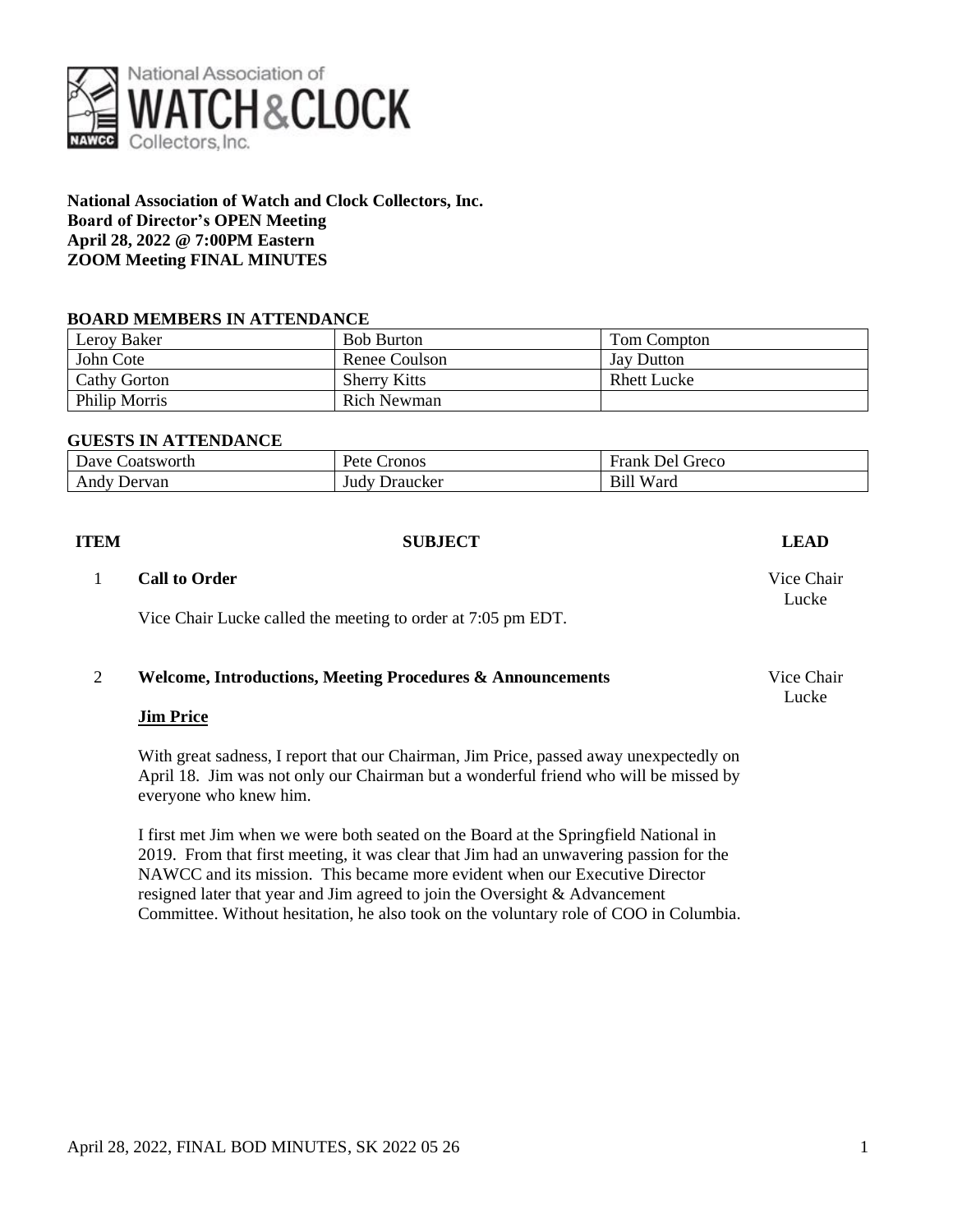2 (cont) In the role of COO, which only became more challenging with the pandemic, Jim spent countless hours, month after month, voluntarily traveling to Columbia and working with the staff not only to ensure continuation of services but also to improve the organization's efficiency, productivity, and quality. Hard decisions were made, strategic projects were accelerated, and an efficient and dedicated team was forged. The NAWCC weathered the pandemic and handed the reigns to incoming Executive Director Rory McEvoy in late February.

Vice Chair Lucke

As a retired US Army Brigadier General, Jim was well suited for a leadership role and was unanimously approved last July to head the Board of Directors as its Chair. As a leader, he simply looked at challenges as opportunities. He excelled at implementing change while remaining sensitive to the needs and feelings of the entire team of staff, committee members, and members, teaching and coaching along the way.

On behalf of the entire Board, I would like to extend our sincere condolences to Jim's wife, Sandy, and all of Jim's family and friends.

### **Lu Sadowski**

Also with great sadness, I report the passing of Lu Sadowski. Lu and her husband, Steve, have been instrumental members, donors, and volunteers at all levels of the NAWCC.

Most recently, Lu was actively engaged as Co-Chair of our Chapter Relations Committee as well as heavily involved in the organization and planning of numerous National Conventions as both Chair and Co-Chair.

On behalf of the entire Board, I extend our sincere condolences to Steve and the rest of Lu's family and friends.

| <b>Roll Call</b>                                                                           |           |  |
|--------------------------------------------------------------------------------------------|-----------|--|
| All Directors were present.                                                                | Lucke     |  |
| <b>MOTION by Secretary Kitts:</b> That the Board elect Vice Chair Lucke to fill the vacant | Secretary |  |

**SECOND by Director Coulson.**

Chair position until the next Board is seated in 2023.

A voice vote for Item 4, election of Vice Chair Lucke to temporarily fill the position of Chair, yielded all Ayes and no Nos.

Secretary Kitts declared THE AYES HAVE IT, AND THE MOTION IS ADOPTED.

Kitts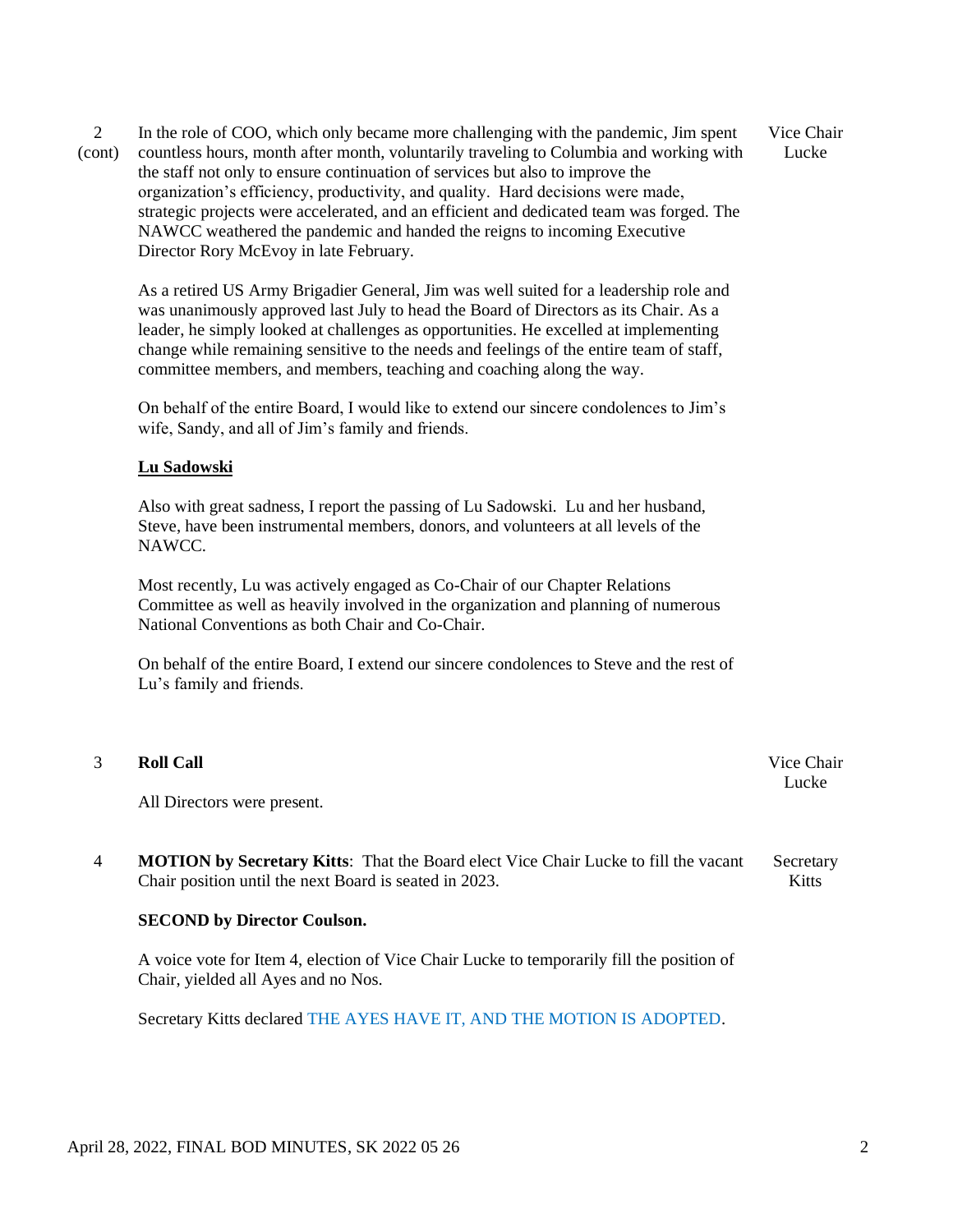| 5 | <b>MOTION</b> by Secretary Kitts: That the Board elect Rich Newman to fill the position<br>of Vice Chair until the next Board is seated in 2023.                                                                                                                                                                                  |                           |  |  |  |
|---|-----------------------------------------------------------------------------------------------------------------------------------------------------------------------------------------------------------------------------------------------------------------------------------------------------------------------------------|---------------------------|--|--|--|
|   | <b>SECOND by Director Coulson.</b>                                                                                                                                                                                                                                                                                                |                           |  |  |  |
|   | A voice vote for Item 5, election of Director Newman to temporarily fill the position of<br>Vice Chair, yielded all Ayes and no Nos.                                                                                                                                                                                              |                           |  |  |  |
|   | Secretary Kitts declared THE AYES HAVE IT, AND THE MOTION IS ADOPTED.                                                                                                                                                                                                                                                             |                           |  |  |  |
| 6 | <b>MOTION by Secretary Kitts:</b> to approve the March 16, 2022, Board of Directors In-<br>Person Columbia, PA Meeting Minutes.                                                                                                                                                                                                   | Secretary<br>Kitts        |  |  |  |
|   | <b>SECOND by Chair Lucke.</b>                                                                                                                                                                                                                                                                                                     |                           |  |  |  |
|   | Hearing no objections, Chair Lucke declared the<br>MOTION PASSED BY UNANIMOUS CONSENT.                                                                                                                                                                                                                                            |                           |  |  |  |
| 7 | <b>MOTION by Secretary Kitts:</b> to approve the March 18, 2022, Board of Directors In-<br>Person Columbia, PA, Meeting Minutes                                                                                                                                                                                                   | Secretary<br><b>Kitts</b> |  |  |  |
|   | <b>SECOND by Director Burton.</b>                                                                                                                                                                                                                                                                                                 |                           |  |  |  |
|   | Hearing no objections, Chair Lucke declared the<br>MOTION PASSED BY UNANIMOUS CONSENT.                                                                                                                                                                                                                                            |                           |  |  |  |
| 8 | <b>MOTION by Secretary Kitts:</b> to approve the March 28, 2022, Board of Directors<br>ZOOM meeting minutes of the special called meeting to approve the 2022-2023 budget.                                                                                                                                                        | Secretary<br>Kitts        |  |  |  |
|   | <b>SECOND by Director Coulson.</b>                                                                                                                                                                                                                                                                                                |                           |  |  |  |
|   | Hearing no objections, Chair Lucke declared the<br>MOTION PASSED BY UNANIMOUS CONSENT.                                                                                                                                                                                                                                            |                           |  |  |  |
| 9 | Update on radon remediation contract for headquarters                                                                                                                                                                                                                                                                             | Treasurer<br>Dutton       |  |  |  |
|   | Treasurer Dutton reported that there are a few details to complete, and there are some<br>supply chain issues. All elements should come together by June to make completion of<br>remediation possible. The system will be an air exchange system, which is the most<br>efficient and cost effective method, and meets all codes. |                           |  |  |  |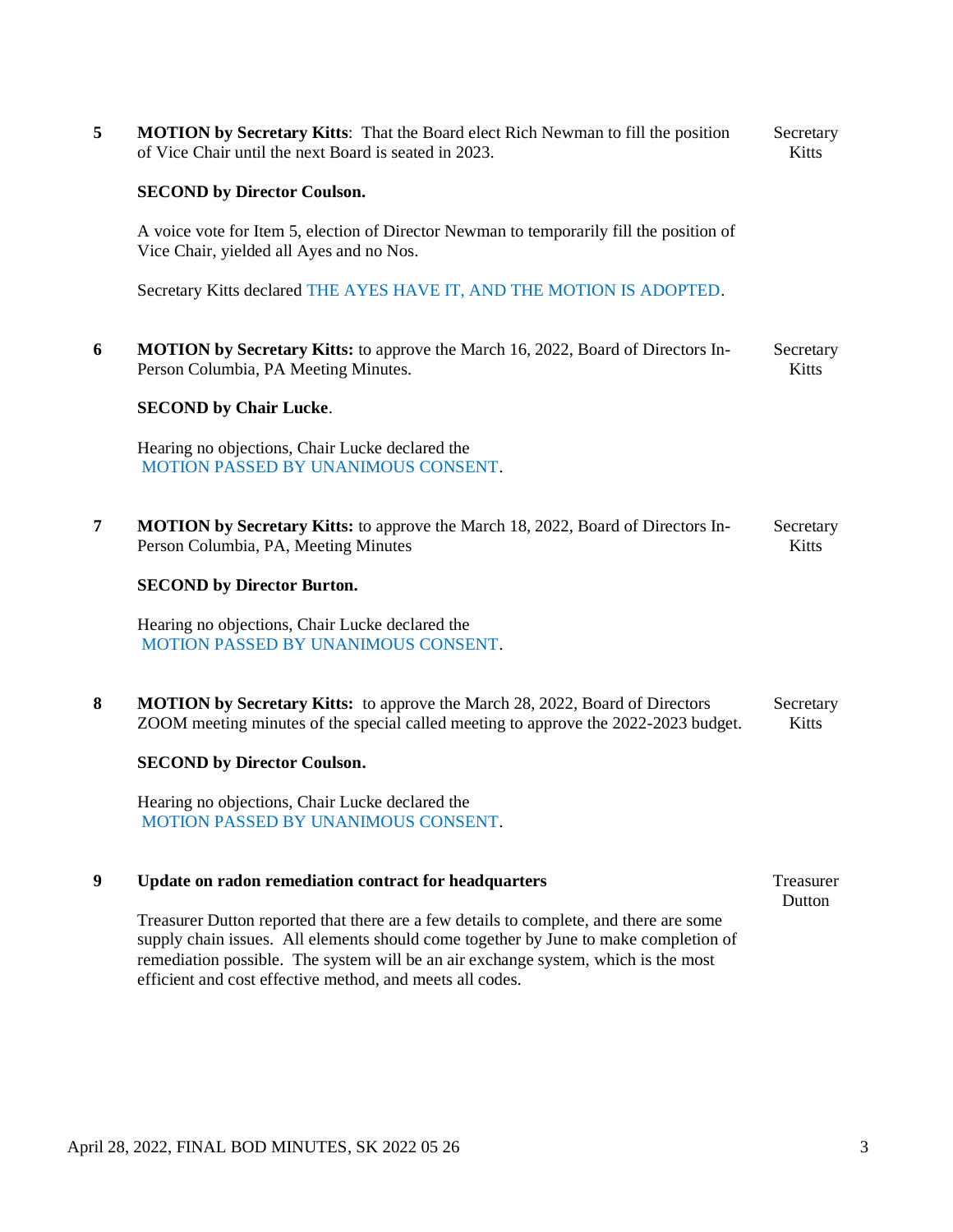### April 28, 2022, FINAL BOD MINUTES, SK 2022 05 26 4

## **ITEM SUBJECT LEAD**

### **10 2022 Dayton National Convention Status Report**

Vice Chair Newman (Co-Chair of the Dayton Convention Committee) praised Project Management (Peggy Goodwin) for tracking the issues well and reported there are no issues outstanding. Approximately  $270 - 300$  tables have been sold. These are NAWCC tables which do not include the non-paying tables (Silent Auction, Gift Shop, Mart Central, etc.) nor do they include World-Wide Traders (WWT) Tables. A total of 100 tables are held for WWT, and after they submit their report at the end of May, we will have a good idea how many tables we can sell to walk-ups. Discount for early registration ends on May 15. Tom McIntyre will have all the information on lectures and workshops fourteen days prior to the event.

\*ED McEvoy was not able to attend this meeting but provided notes which confirmed the museum had 30 items for auction, some of which are from Jim Chamberlain's bequest. These have been photographed and are being prepped for transport. \*ED McEvoy also suggested that a single color of volunteer T-Shirt be used.

### **11 iMIS Registration Program Status Report**

Director Baker reported that issues that arose during initial testing seem to have been resolved. Seth Huber, IT Specialist, is tasked with setting up the testing platform for the beta testers. The plan is to be able to use the new iMIS RP Registration Program at the Dayton National for registrations for Lancaster/Columbia National Convention in 2023.

### **12 Status of Bylaws and Articles of Incorporation Member Ballot**

The Bylaw proposals will appear in the May/June Mart & Highlights, on the member Forums, and will be distributed directly to the members with email addresses according to Director Coulson. Balloting will begin May  $9<sup>th</sup>$ , 2022 and end June  $6<sup>th</sup>$ , 2022. The final report will be available immediately after June  $6<sup>th</sup>$ . Members will be notified of the results by the same methods they were notified of the proposals to be voted upon.

Vice Chair Newman

**Director** 

Director Baker

Coulson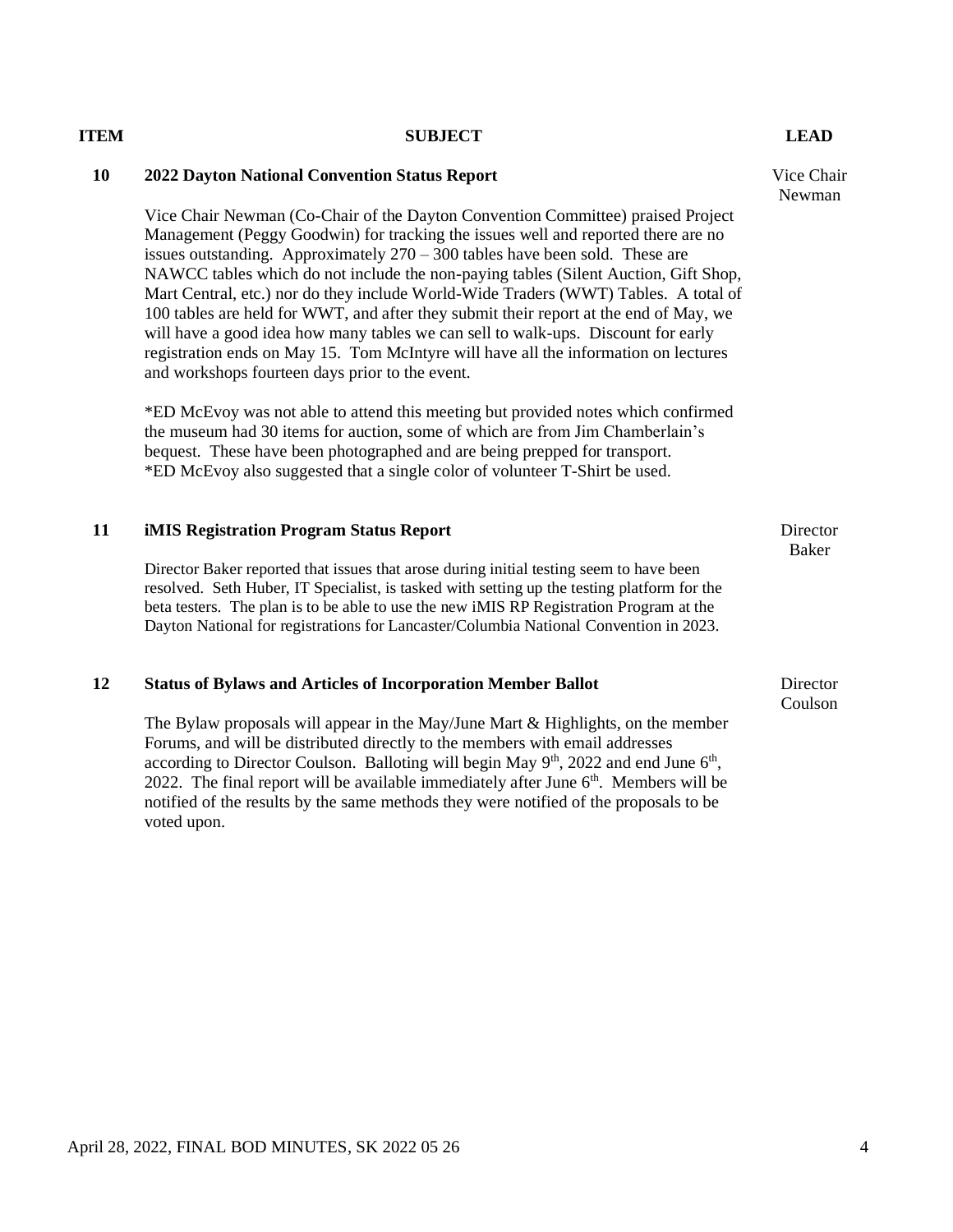### **13 Report on the results of the March 19, 2022 Museum Walkthrough and Ralph Pokluda's collection evaluations**.

**Director** Morris

Director Morris gave an excellent account of the walkthrough on Saturday, March 19<sup>th</sup>, following the in-person meeting in Columbia, PA, when seven individuals toured the museum. ED McEvoy, Vice Chair Lucke, Director Morris, Director Cote, Research Library Supervisor and Acting Museum Curator James Campbell, and members Frank Del Greco and Ralph Pokluda comprised the walkthrough team, and looked at each area of the museum and evaluated ways to improve the displays. The results of the walkthrough will inform plans for short-term, mid-term, and long-term dispositions of the museum collection. To create more space in the Public Time Gallery, Quincy will be moved to a dedicated location where the art deco display is now. Ralph Pokluda evaluated some 250-300 clocks in the stores of the museum as to their value and suggested disposition, considering any restrictions placed by the donors. Status regarding whether they were ever accessioned will need to be determined by the museum staff. Ralph Pokluda will return to complete the project. Alan Anderson, an experienced furniture conservator, visited with Ralph to look at three valuable clocks that need case restoration. The proposals from Mr. Anderston for case restoration of these clocks are \$5900, \$1645, and \$3820. These proposals will be discussed with ED McEvoy and presented to the museum collections committee.

ED McEvoy provided written input advising that James Campbell and Janelle Soash collating Ralph Pokluda's notes in a working spreadsheet will help facilitate the deaccessioning process. The first draft of the Museum Strategic Plan will be submitted to the Museum Committee in the near future.

Chair Lucke thanked Ralph Pokluda for the time and effort he has and will spend in the interest of supporting the mission and promoting the values of the NAWCC.

### **14 S-Town Use Agreement Status**

Director Morris explained that the extension of the use agreement has to go through the New York Times, who currently owns the rights to S-Town, and that is a slow process. He has been promised there should be no problems with the extension. He is working with Laura Taylor to make sure we have rights to the photos. Director Morris has just signed the author's release to the NAWCC for the manuscript he has written. The person who owns the collection has some significant health issues and has been advised to focus on a few, perhaps 20, clocks. Completion of the Exhibit is targeted for the  $4<sup>th</sup>$  quarter of this FY (January – March 2023), no later than the first quarter of 2023-2024 (April – June, 2023). Director Baker noted that this could become an exhibit for the National Convention in 2023. Director Morris assured the Board that the loan of the objects would be for at least 6 months, so it can most certainly serve as an Exhibit for the National in 2023.

**Director** Morris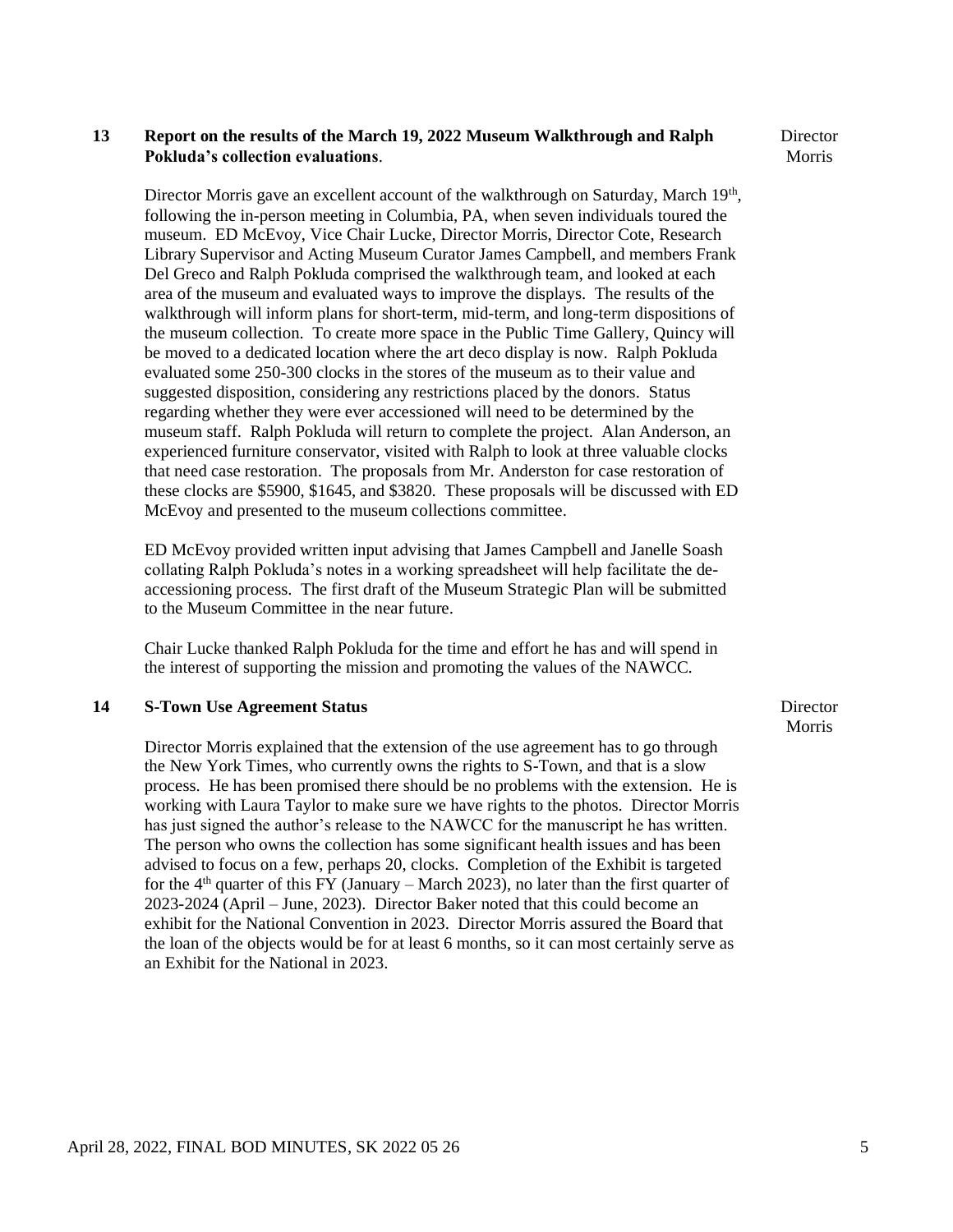# the Board members for their attention to this important matter.

**Dayton National Convention**

# **ITEM SUBJECT LEAD**

Chair Lucke advised the Directors to have their thoughts ready to share at the Dayton

15 Reminder that we will re-examine structure and mission of our Committees at the Chair Lucke

|    | National Convention.                                                                                                                                                                                                                                                         |                     |
|----|------------------------------------------------------------------------------------------------------------------------------------------------------------------------------------------------------------------------------------------------------------------------------|---------------------|
| 16 | <b>Finance Committee Report</b>                                                                                                                                                                                                                                              | Treasurer<br>Dutton |
|    | Treasurer Dutton noted that having this Board meeting in time to support increased<br>dues assessments to begin on July 1, 2022 will result in an effective rate increase with<br>regard to income for the FY of 3%, since the increase will not apply in the first quarter. |                     |
|    | MOTION by Treasurer Dutton: That the Board approve an inflationary dues<br>increase of 4% for all memberships, excluding contributory and business memberships,<br>with a target effective date of July 1, 2022.                                                             |                     |
|    | (SEE ATTACHMENT A)                                                                                                                                                                                                                                                           |                     |
|    | <b>SECOND by Secretary Kitts.</b>                                                                                                                                                                                                                                            |                     |
|    | Hearing no objections, Chair Lucke declared the<br>MOTION PASSED BY UNANIMOUS CONSENT.                                                                                                                                                                                       |                     |
| 17 | Status of filling the vacant Curator position<br>THIS ITEM IS MOVED TO EXECUTIVE SESSION                                                                                                                                                                                     | <b>ED McEvoy</b>    |
| 18 | Projected date for re-listing the vacant Controller position<br>THIS ITEM IS MOVED TO EXECUTIVE SESSION                                                                                                                                                                      | <b>ED McEvoy</b>    |
| 19 | Thank Board members for Pledge Cards and Travel Vouchers received for 2021-<br>2022 FY                                                                                                                                                                                       | Treasurer<br>Dutton |
|    | Treasurer Dutton acknowledged receipt of the travel vouchers and pledges and thanked                                                                                                                                                                                         |                     |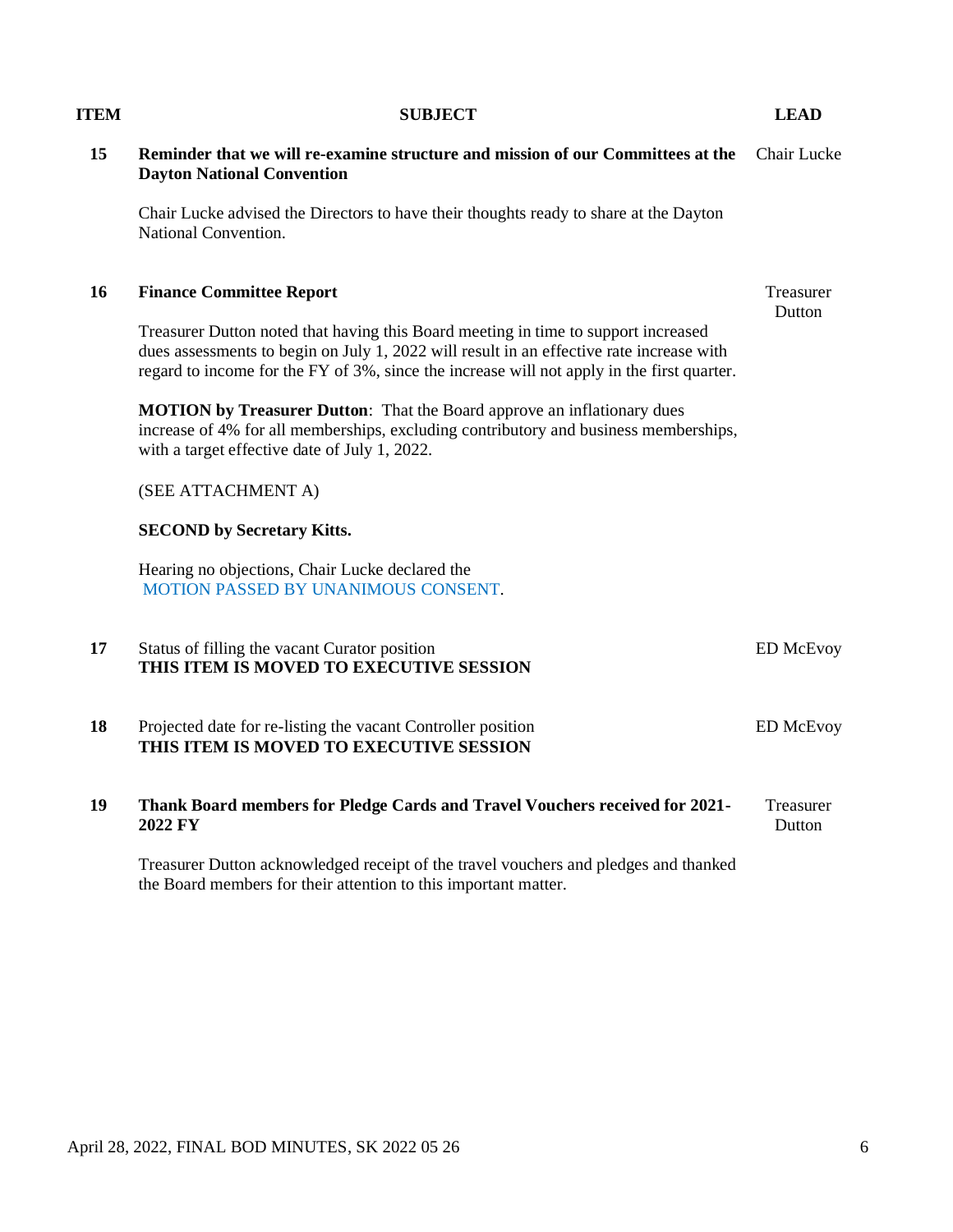### **20 Report of the Library Collections Committee**

Bill Ward first expressed condolences for the loss of Chair Price.

Library Collections Committee meetings are generally once per year – the last meeting was in October 2021.

At the last meeting, the Committee did not express any requests for changes to the Standing Rules, nor to the Committee structure. The Committee agreed to pursue a wideranging collection policy, including such topics as calendars, astronomy as it relates to horology, horological aspects of navigation and surveying; thus, not limited to actual clocks and watches. They agreed to pay special attention to the collection of ephemera such as advertising, business cards, and postcards.

Richard Watkins of Australia has resigned due to the remoteness of his location. Mary Helen Jones, on leave from the committee, has not responded to telephone inquiry, and may not wish to continue. Fortunat Mueller-Marki has been named Chairman Emeritus.

New Initiatives:

- a. Reconstitution of the Vertical File, and the production of a finding aid for it, is an ongoing project, expected to take years.
- b. Staff is working to re-establish a collection of Bulletins.
- c. The Committee requests that a section of the Archives be established to contain NAWCC history (Nationals, Regionals, Chapter Activities, elections, staff changes, news items, obituaries, etc.).
- d. The Committee voted to keep more than the two copies of each title (previously the policy) particularly for popular titles. Donations of author's and publisher's surplus copies are welcomed.
- e. The digital collection of watch advertisements hit a snag when Mary Helen Jones took a leave of absence.
- f. The plan to put our catalog into a format accessible via smartphone might not be feasible, since the catalog is owned by the company that publishes it.

### Acquisitions:

a. The Library Collections Committee has acquired the patent collection of the Bowman School through a gift. This consists of several file cabinets full of patents on horological and related topics, and apparently organized by the Patent Office's classification system. (There are limitations to trying to use the patents gained from online searches – these lowquality, apparently low-resolution scans of low-resolution microfilm lack detail and completeness, and diagrams are often truncated and keys to the graphics deleted.) b. Also, Joe Cohen of Ft Lauderdale has bequeathed to us his library, consisting of over 3,000 books. We are grateful to Joe Cohen for his philanthropy.

Director Cote added that we have been notified that the index for the Bowman files will be included.

Director Cote and Vice Chair Newman have been offered back-Bulletins. We need to establish if we want all or want to be selective. Bill Ward stated that he does not have a list of needs, but the early bulletins are always very welcome.

Bill was thanked for his very organized and thorough report.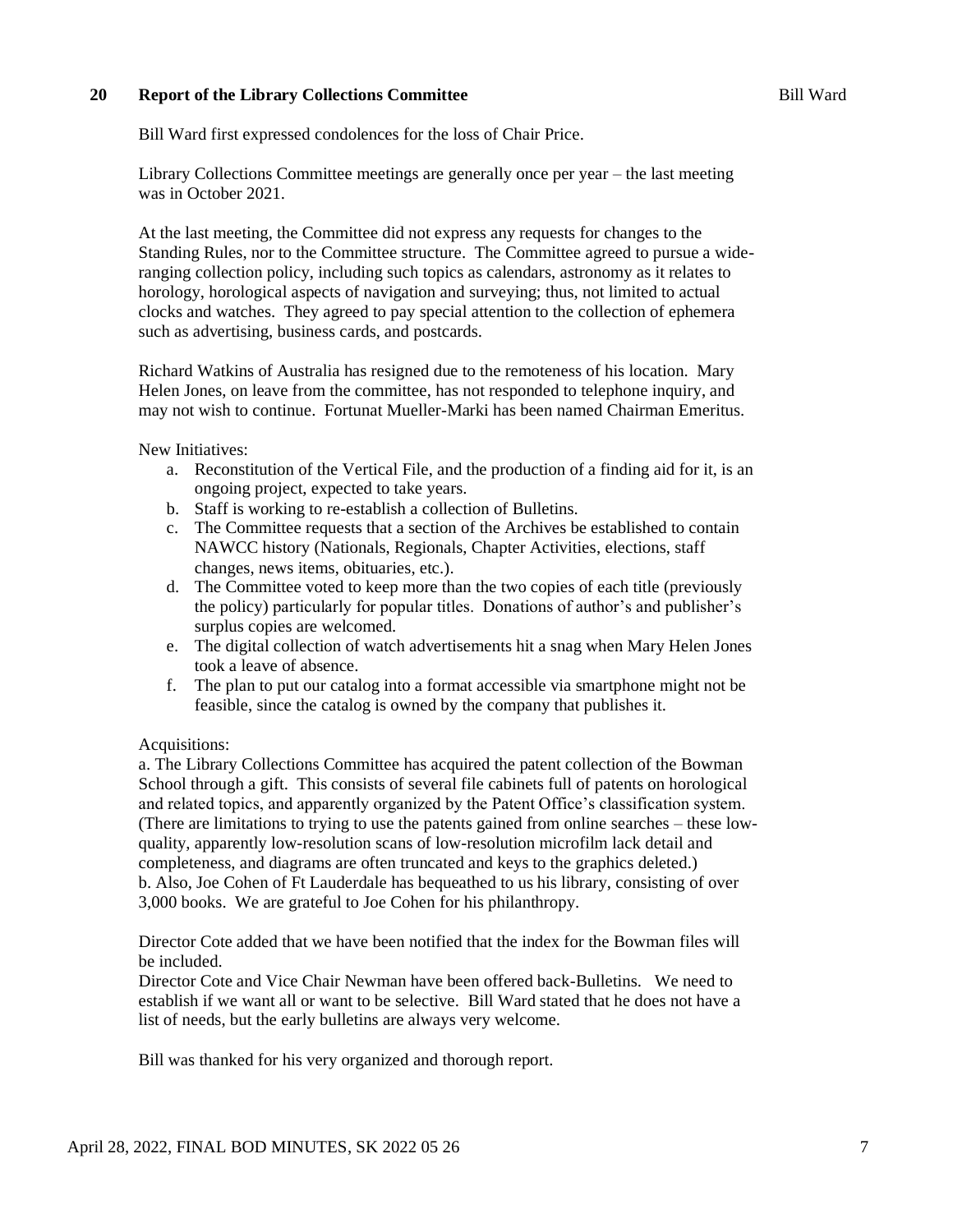| 21 | Next scheduled ZOOM meeting is May 26, 2022, at 7:00 pm EDT                                                                      | Chair Lucke |
|----|----------------------------------------------------------------------------------------------------------------------------------|-------------|
|    | This is a planned ZOOM meeting; we will decide later if we need to have this meeting.                                            |             |
| 22 | <b>MOTION by Chair Lucke:</b> That the regular session of the Board be adjourned.                                                | Chair Lucke |
|    | <b>SECOND</b> by Secretary Kitts                                                                                                 |             |
|    | Hearing no objections, Chair Lucke declared the<br><b>MOTION PASSED BY UNANIMOUS CONSENT.</b>                                    |             |
| 23 | Solicit feedback from the audience.                                                                                              | Chair Lucke |
| 24 | <b>MOTION by Chair:</b> That the Board go into Executive Session.                                                                | Chair Lucke |
| 25 | <b>MOTION</b> by Chair: That the meeting be adjourned.                                                                           | Chair Lucke |
|    | With no further business to conduct, the regular open session of April 28, 2022, was<br>adjourned by Chair Lucke at 7:55 PM EDT. |             |

Please send all comments and questions on items being considered to NAWCC Secretary at [sacutts@comcast.net](mailto:sacutts@comcast.net) Sherry Kitts, NAWCC BOD Secretary